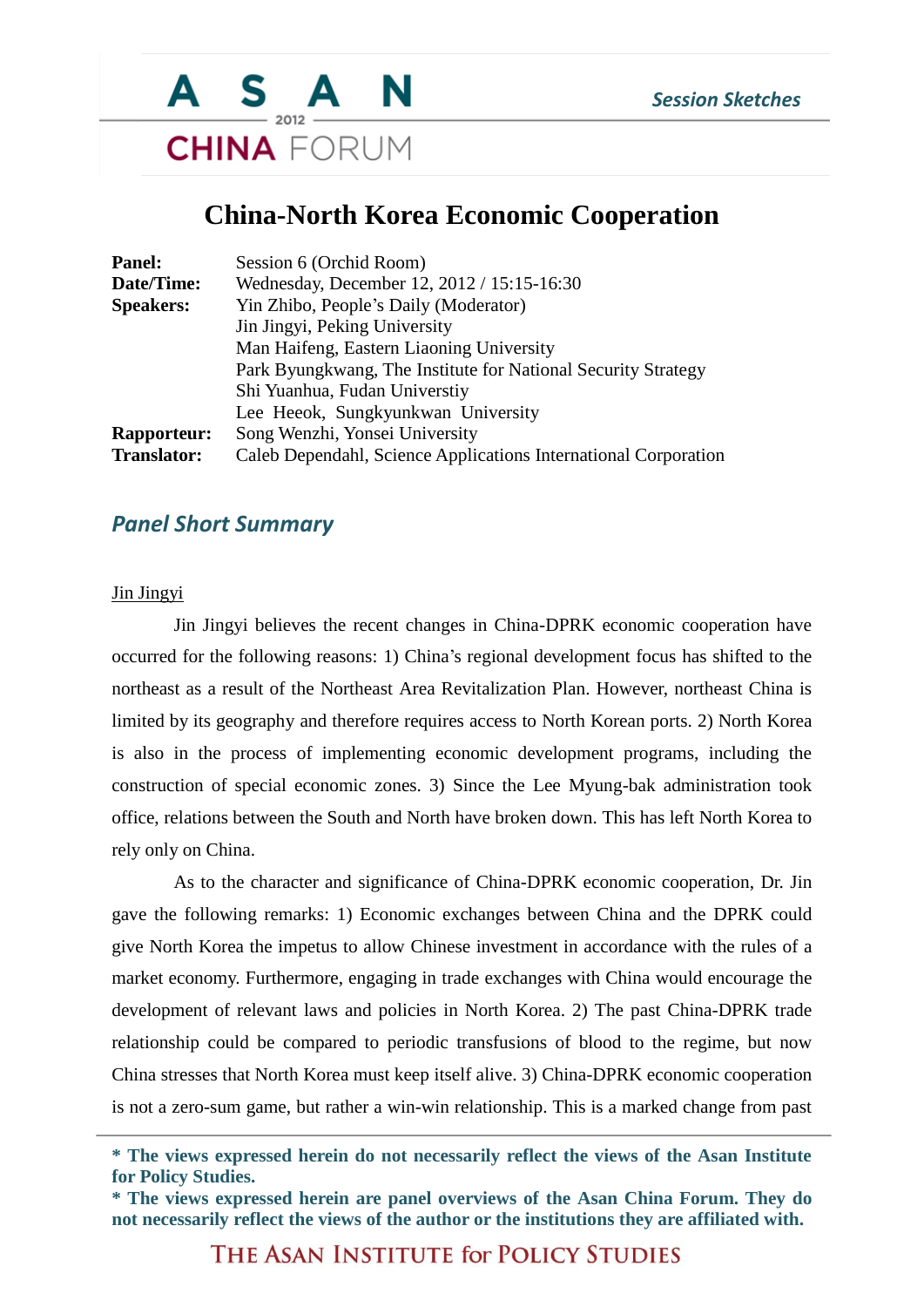### S A N **CHINA** FORUM

China-DPRK relations in which political interests took precedence over economic interests.

The geopolitical significance of the Korean Peninsula is seen in the geostrategic clash of the great powers. It is the development of economic relations between China and the DPRK that will help to change the geopolitical environment of the peninsula.

#### Lee Heeok

Dr. Lee discussed the political factors that should be considered in the economic cooperation between China and the DPRK:

1) The first issue is the dilemma of influence. China holds more influence over North Korea than any other country, and this influence will only continue to grow in the future. However, China has found that when it attempts to apply pressure to the North Korean regime, it tends to then lose its influence altogether.

2) North Korea worries that its dependence on China is too great, thus threatening their security to some degree.

3) China and the DPRK desire to develop different geographic areas. China is more concerned about gaining port access to reduce logistics costs and keep Japan in check, but North Korea hopes to develop the Huangjinping area. China and the DPRK are at odds in their plans for strategic development.

#### Man Haifeng

On the topic of opening the North Korean economy, Man Haifeng focused on the problems facing China-ROK-DPRK cooperation. He believes that since the 1980s, cooperation has become the theme of social development. However, this type of cooperation requires a premise, and that is to seek common ground while reserving differences. Dr. Man believes that this concept is quite prominent in China-DPRK border cooperation.

Dr. Man also discussed the role of Dandong in the economic cooperation between China and the DPRK. China has launched the Northeast Area Revitalization Plan, but while Liaoning Province's economy has experienced double-digit growth, Dandong has not experienced significant growth. This is primarily due to the security situation at the border,

**<sup>\*</sup> The views expressed herein do not necessarily reflect the views of the Asan Institute for Policy Studies.**

**<sup>\*</sup> The views expressed herein are panel overviews of the Asan China Forum. They do not necessarily reflect the views of the author or the institutions they are affiliated with.**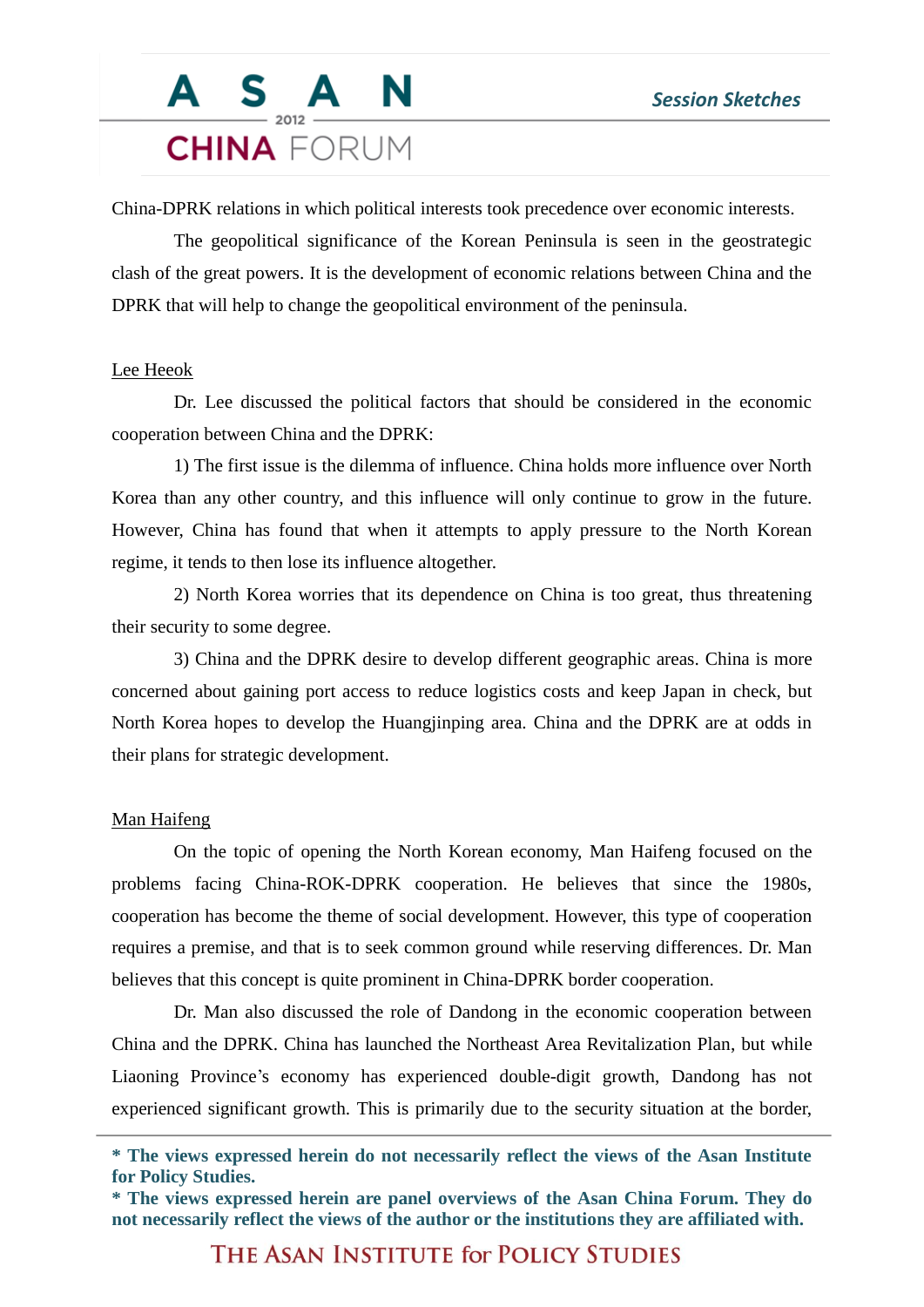## S A N **CHINA** FORUM

and because North Korea's planned economy and the market economy in Liaoning are incompatible. Dr. Man believes that in order to aid China-DPRK economic cooperation, Dandong should play to their unique geographical strengths and serve as a bridgehead between the two countries.

#### Park Byungkwang

Dr. Park analyzed the background of Sino-DPRK economic cooperation primarily from South Korea's perspective. He believes that the reason China and North Korea are strengthening economic cooperation is related to China's estimation of its resultant strategic value. This comes into focus when considering China's behavior in hoping for North Korean regime stability, settlement of the North Korean nuclear issue, maintaining influence on the DPRK, and guiding North Korea towards reform and opening. This is also related to North Korea's need for China's assistance and exchanges.

Dr. Park also analyzed the significance of Sino-DPRK economic cooperation from South Korea's point of view. He believes that while many South Koreans fear that North Korea could become China's fourth northeastern province, this is basically impossible. This is because North Korea places such great emphasis on the Juche ideal and possesses such a high degree of autonomy.

Finally, Dr. Park stressed that the South Korean government can learn from China's handling of cross-strait relations, focusing first on the economy and later on politics. Following this model can improve ROK-DPRK relations and the economic exchanges of both countries.

#### Shi Yuanhua

Dr. Shi analyzed four strategic considerations for strengthening Sino-DPRK economic cooperation from China's point of view:

1) Economic cooperation between China and the DPRK has provided new ideas for solving the North Korean nuclear issue. During the Cold War the two Koreas were on an equal footing, but post-Cold War this balance has dissipated. The result has been North

**<sup>\*</sup> The views expressed herein do not necessarily reflect the views of the Asan Institute for Policy Studies.**

**<sup>\*</sup> The views expressed herein are panel overviews of the Asan China Forum. They do not necessarily reflect the views of the author or the institutions they are affiliated with.**